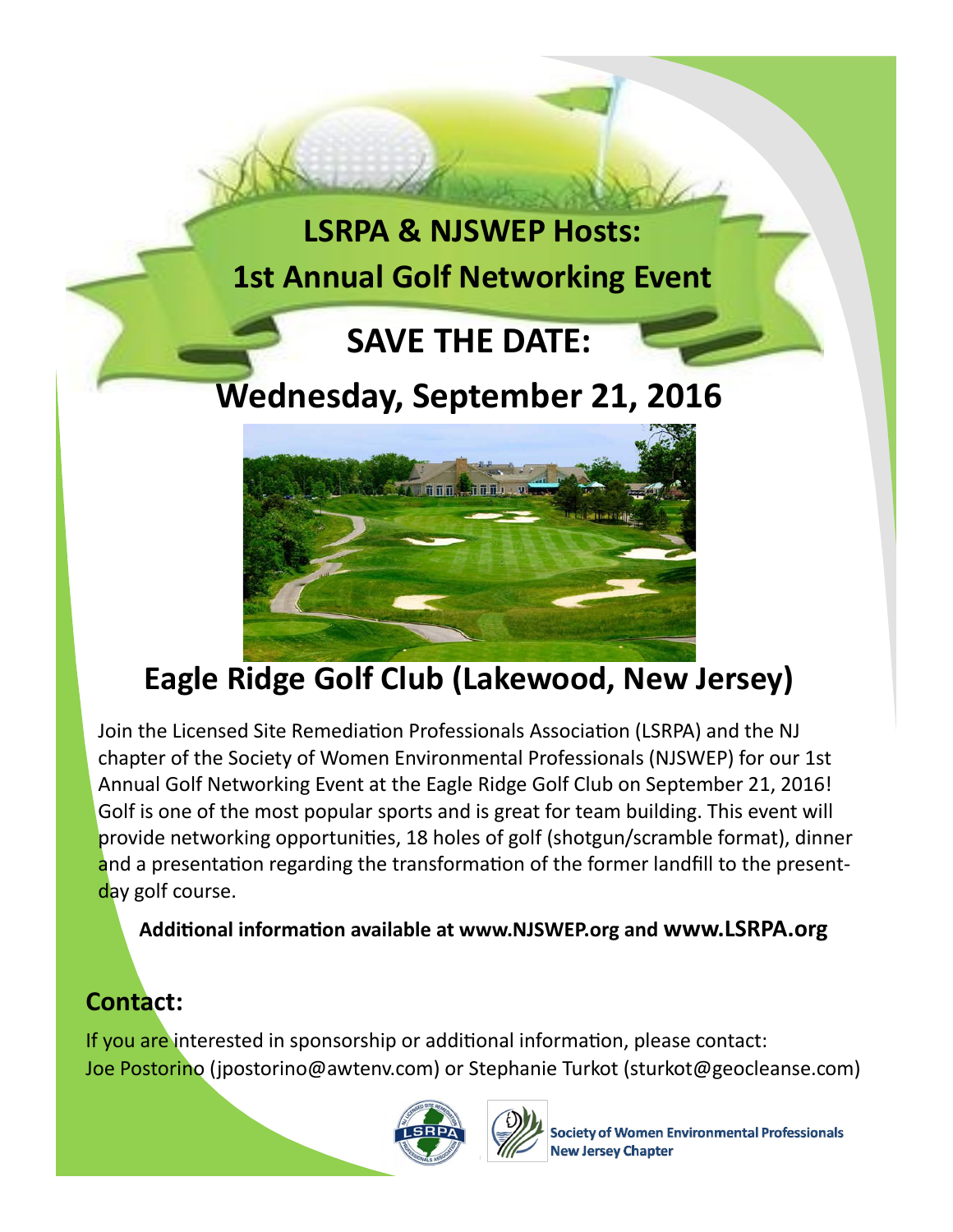### **LSRPA & NJSWEP Hosts: 1st Annual Golf Networking Event**

# **Purpose and Format:**

#### **Purpose:**

- Raise Money for LSRPA and SWEP Scholarship Funds
- Encourage Beginner Golfers to Participate and Enjoy Golf Outings
- Strengthen Relationships Between Professional Organizations
- Appreciate the Environment and a Remediation Success Story

#### **LSRPA/SWEP Golf Outing Format**

The scramble (best ball) format will be utilized for this outing. Most multi-group outings have adopted this format to create a positive team-first attitude and increase pace of play (to reach happy hour faster). Each golfer of a foursome hits his/her tee shot from the appropriate tee (white for men, red for woman, green for seniors). The best tee shot is selected by the team and the second shot is played by each golfer from this location. The best second shot is selected as the starting point for the third shot and so on until the hole is completed.

In effort to enhance the enjoyment for beginner golfers, golfers may be paired into mixed skill level foursomes such that beginners are matched with higher skill level golfers. We encourage you to select this preference when registering. We believe that this proposal will increase enjoyment levels for all parties by allowing the more experienced golfers to share tips on club selection, golf etiquette and scramble strategy with the beginning golfers, while networking as the team navigates the course together. The mixed skill level format will also keep up the pace of play, so that all foursomes can finish at the same time and enjoy the happy hour and dinner together.

While we would encourage the more experienced golfers to volunteer to join a mixed skill level foursome, we will do our best to pair you in accordance with your selected preference. Those who do not want to golf are welcome to register for dinner only. Attendance is not mandatory to sponsor or make contributions to the scholarship funds.





**Society of Women Environmental Professionals New Jersey Chapter**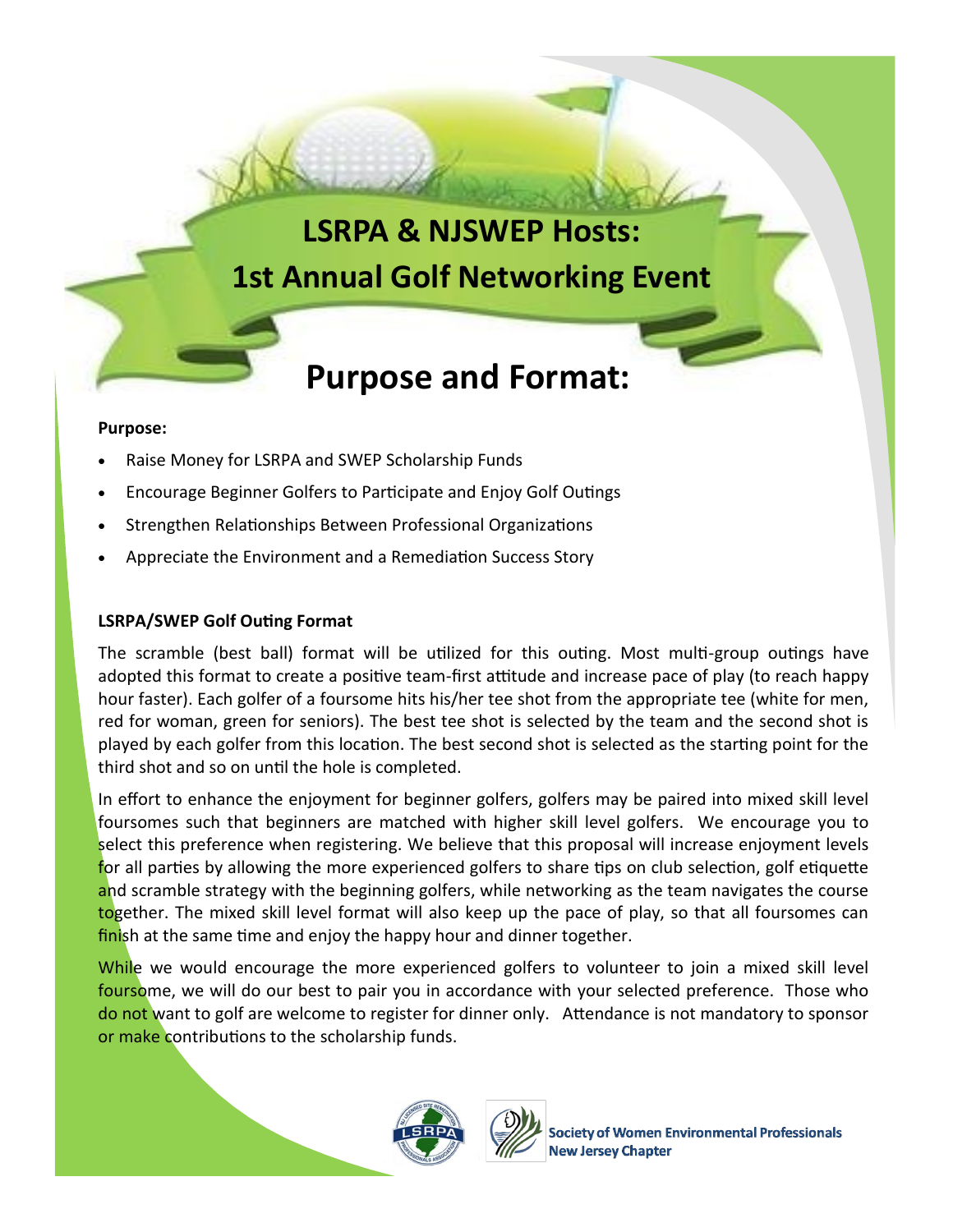# **LSRPA & NJSWEP Hosts: 1st Annual Golf Networking Event**

## **Wednesday, September 21, 2016**

#### **Schedule:**

Registration –12:00 PM Shotgun Start—1:00 PM Scramble Format/Rain or Shine Dinner & Presentations—6:00



### **Eagle Ridge Golf Club (Lakewood, New Jersey)**

| <b>Registration Options:</b>     | <b>Members (LSRPA/SWEP/AHMP)</b> | <b>Non-Members</b> |
|----------------------------------|----------------------------------|--------------------|
| <b>Single Golfer</b>             | \$150.00                         | \$175.00           |
| <b>Foursome</b>                  | \$550.00                         | \$650.00           |
| Dinner Only (included with Golf) | \$60.00                          | \$75.00            |

**Registration:** *Registration is available at www.NJSWEP.org or complete the following and mail with payment to NJ Society Of Women Environmental Professionals, Inc. at P.O. Box 73, Ringoes, NJ 08551. Registration available until Sept. 13, 2016* 

| <b>Name</b> | Company     |       |
|-------------|-------------|-------|
| Address     | Phone       | Email |
|             | Golf Fee \$ | tor   |

**Do you need to borrow clubs?** Yes/No **Are you willing to lend a set of clubs?** Yes/No

What is your approximate skill level? I've never played / I can hit the ball / I've broken 100

**Are you willing to be paired with some one of different skill level?** Yes/No